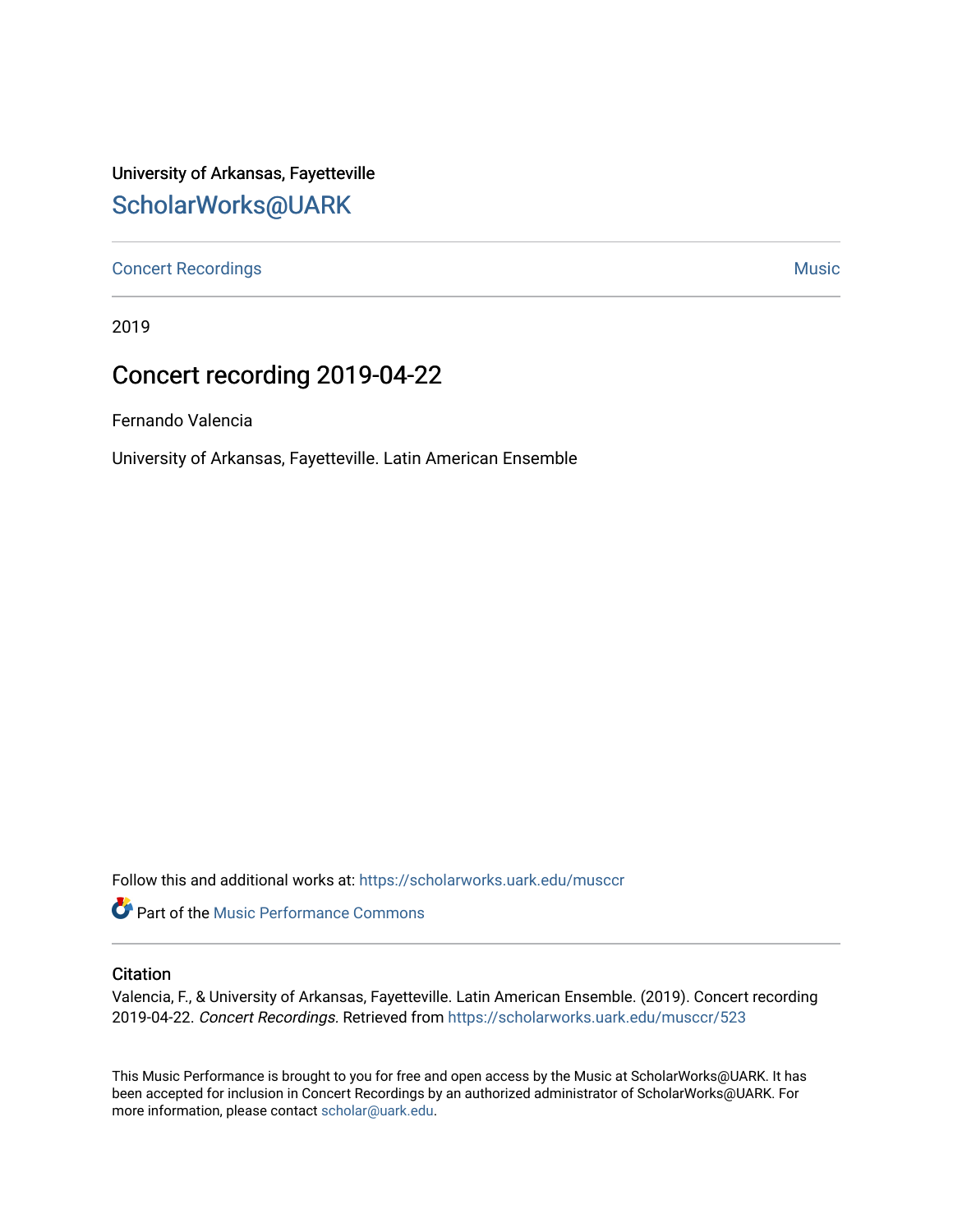

J. William Fulbright **College of Arts & Sciences** 

# **LATIN MUSIC IN THE U.S.**

LATIN AMERICAN ENSEMBLE Fernando Valencia, director



April 22, 2019 | 7:30 PM Stella Boyle Smith Concert Hall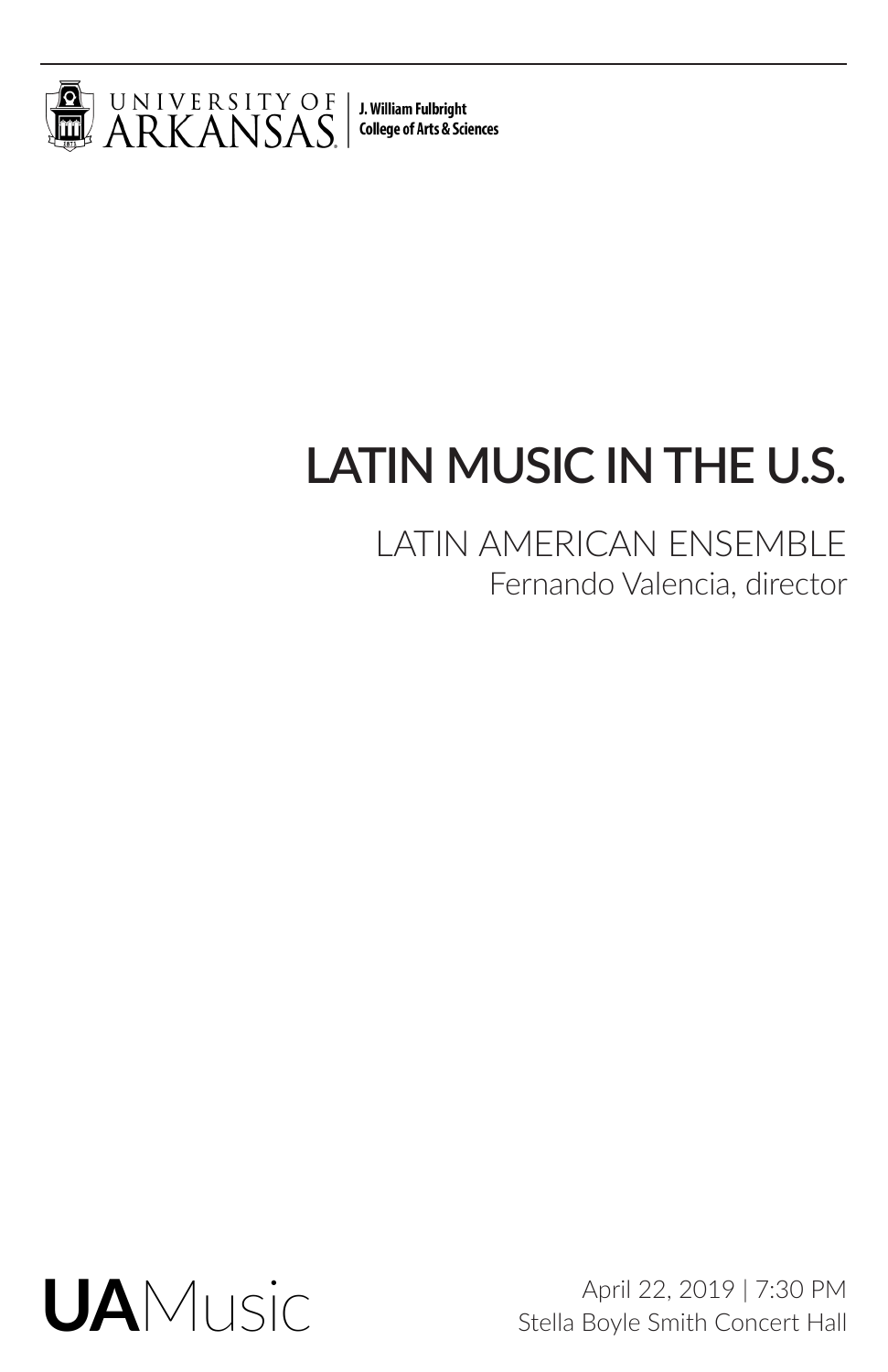# CONCERT PROGRAM

| arr. Fernando Valencia    |
|---------------------------|
| arr. Fernando Valencia    |
| adapted Fernando Valencia |
|                           |
| arr. Fernando Valencia    |
| adapted Fernando Valencia |
|                           |
| arr. Fernando Valencia    |
| adapted Fernando Valencia |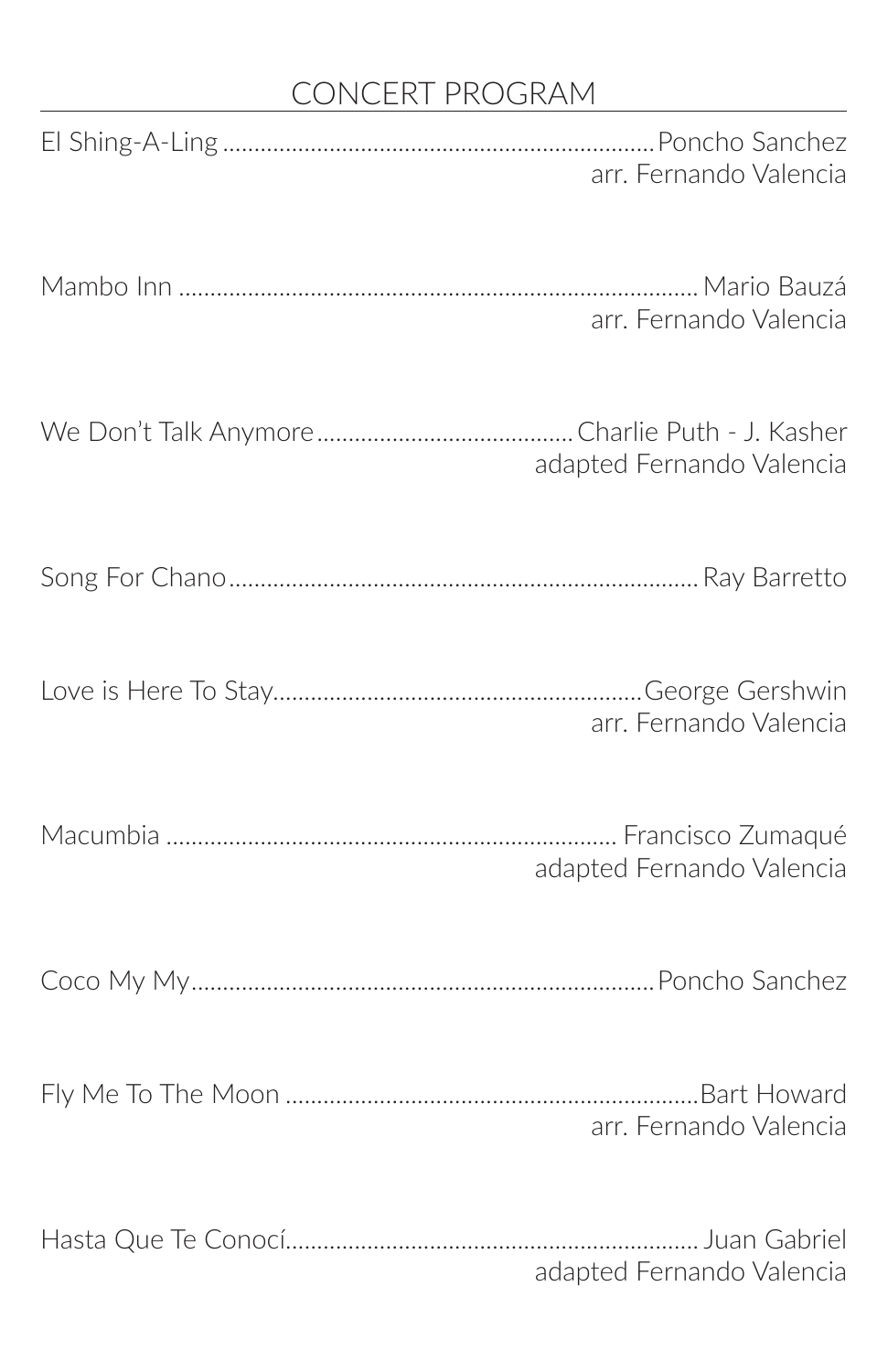## PERSONNEL

Dominique Phillips, flute, coros Savannah Ellis, flute, coros Rosabelle Zhou, clarinet, coros Jonathan Catron, trombone, coros Angel Rovira, vocals, coros Scott Sewell, vocals, coros Joey Vanderslice, guitar Gustavo Samudio, guitar Jordan Strickland, Piano, vibes, bass Mitch Norris, Piano, guiro, shekere, maracas Ben Irvin, bass, vibes Carson Vandouch, tumbadoras, timbales/drumset Walter Ferguson, timbales/drumset, bongó Fernando Valencia, tumbadoras, bongó, director

///